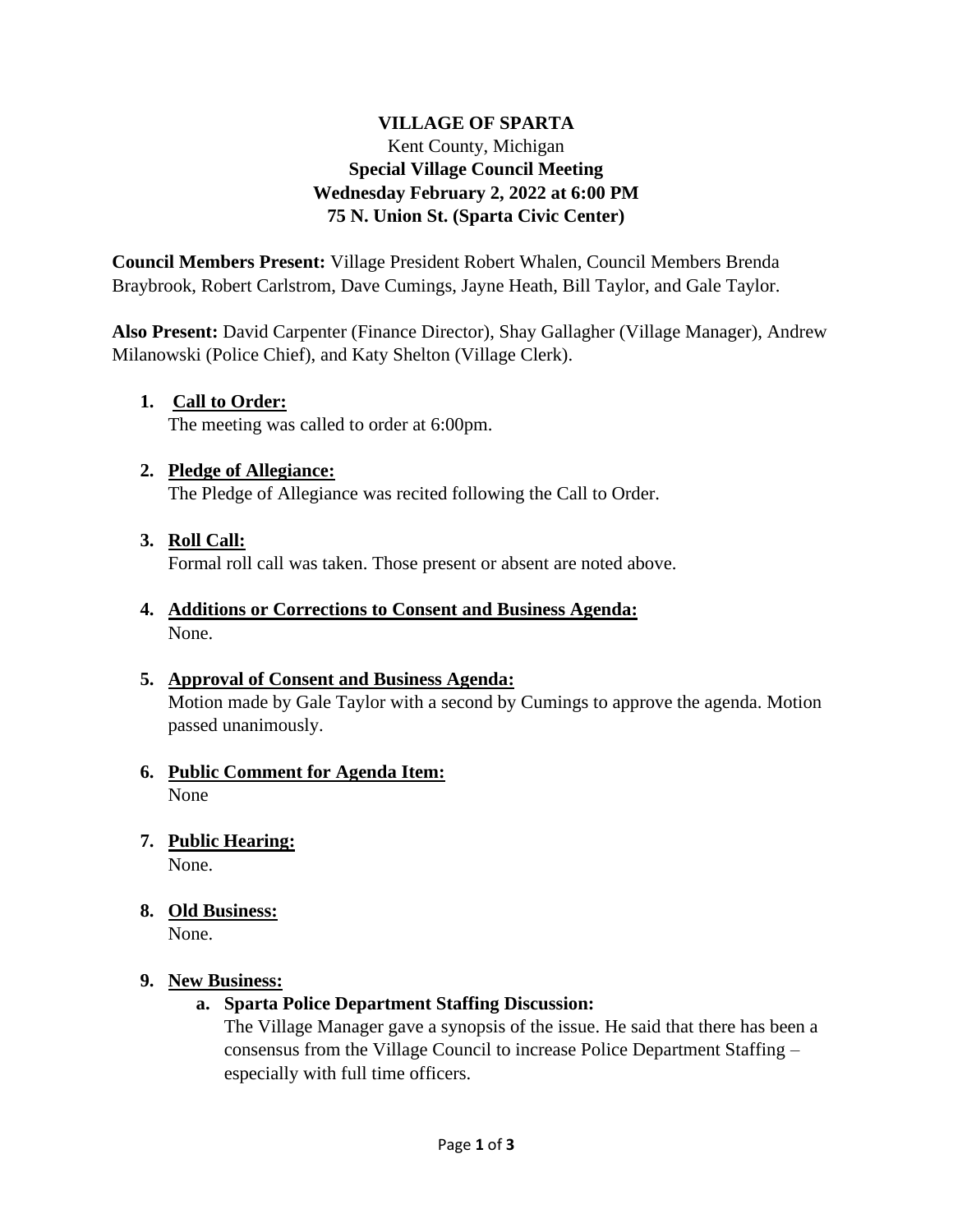Looking at potential health insurance savings and the retirement of one full time officer this year, both the Village Manager and the Finance Director believe the Village can afford to add one more full-time officer either in a command staff sergeant or road officer position. This additional officer would either be promoted from within the department or be hired from outside. The Police Chief envisions this new position to consist of 2/3 road duties and 1/3 administrative duties.

There is a consensus from the Council to move forward with hiring an additional full-time officer. The Village Manager envisions this taking place sometime in the next six months, though hopefully it will be much sooner. That will give him and the Police Chief adequate time to decide exactly what the position will entail, to advertise and interview for the position, and finally to hire someone after appropriate background checks. This issue will be brought up again at the next Village Council meeting.

#### **b. Recreational Marihuana Discussion:**

The Village Manager reported that the question of whether or not to allow marijuana in Sparta cannot be placed on a ballot by the Council. To be put on the ballot in order to be voted on, that question must be petition driven: the citizens of Sparta need to initiate that action. The Village manager had previously distributed copies of various ordinances from surrounding municipalities as to how they regulated the distribution of recreational marijuana within their communities. He emphasized that we can craft our ordinance however we want. He will get with the Village Attorney to draft some potential ordinances for the Council to review.

The Police Chief said that he had reached out to the Lowell Police Chief to see what challenges they had faced once they started allowing this in their area. He said that the only increase in crime was some embezzlement and theft (of money and product) from employees of the recreational marijuana business itself. He said that there had been no increase in crime in any other category that could be tied to these particular businesses.

There was a consensus from the Council to move forward on this. Potential ordinances will be drafted, information can be inserted in the Village newsletter at some point, and then additional public input will be sought on this subject.

There has been a moratorium on the sale of both recreational and medical marijuana in Sparta for the past several years. That was done primarily because the state had not yet codified exactly how they were going to handle this issue. The Council feels that it is time to revisit this subject given how our area could benefit from the monies raised through excise and sale taxes on these businesses.